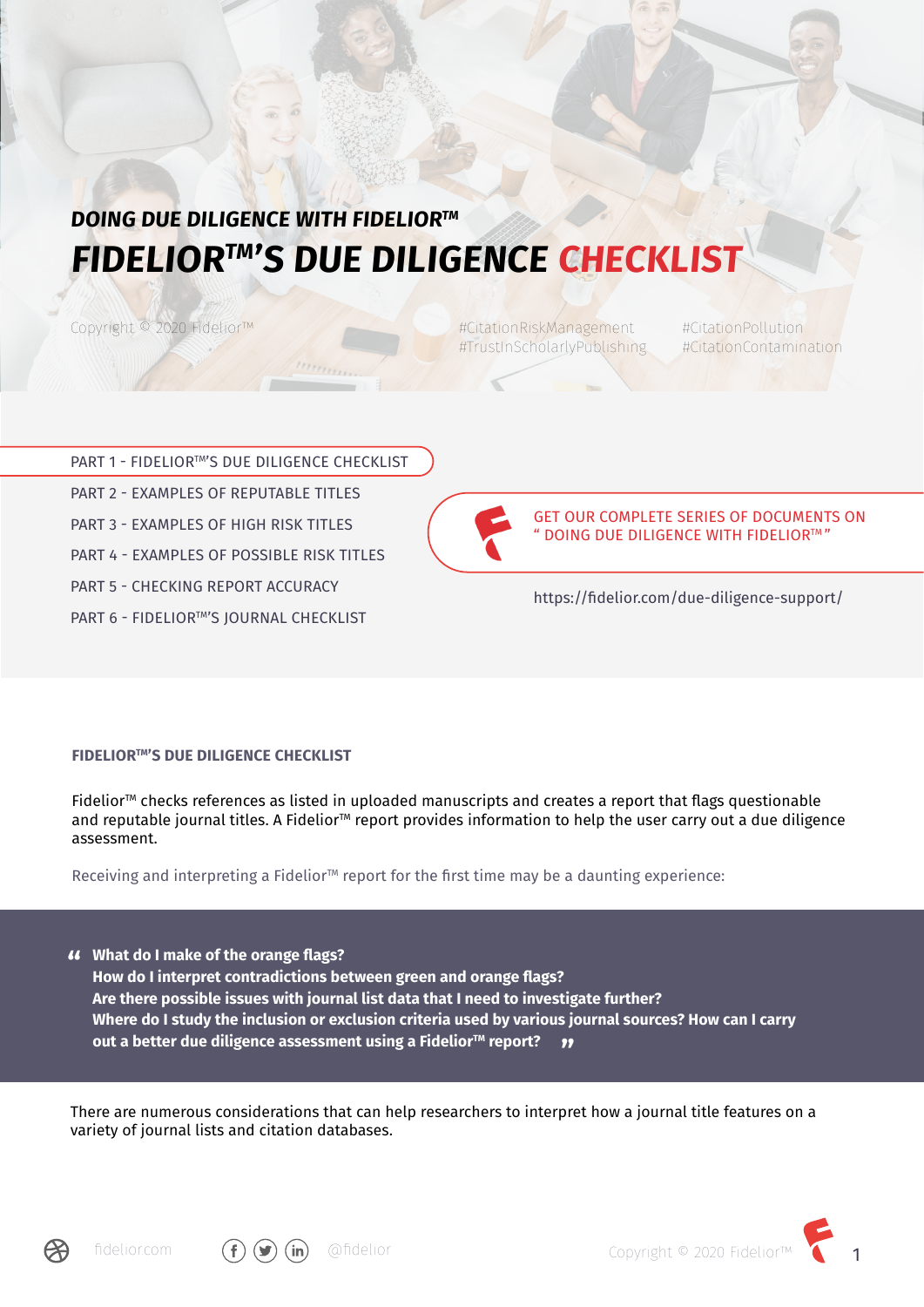The following due diligence assessment questions (**FideliorTM's Due Diligence Checklist**) can guide the researcher in making informed decisions on a journal's quality and standing:

- $(?)$ What are the available stated reasons for including or excluding a title on a journal list?
- What are the criteria for including or excluding titles on a particular journal list or citation database?
- $(2)$ Have you investigated and read about the inclusion/exclusion criteria of a particular list?
- $(?)$ Is a title delisted or removed from a citation database or journal list? What are the available stated reasons and assessment processes?
- $(?)$ Have you studied the purpose of the journal list or citation database?
- $(?)$ Is a title rated or ranked on a journal list? What are the ratings and/or ranking criteria and assessment processes according to the list compilers?
- $(?)$ Have you queried the date when a title has been included/excluded from a list?
- $(2)$ Is it possible that a title has been removed/delisted for reasons not related to quality, e.g., a status change or changing from open access to closed access?
- $(?)$ Does a title appear on more than one vetted disciplinary list, accredited list, or citation database? How should this be interpreted given the purpose of the list and inclusion criteria?
- $(?)$ Is there possible conflict, contradiction, or disagreement between journal lists, e.g., an approved country list has a title that has been removed from another journal list or citation database?
- $(?)$ Is a title possibly questionable? If included on a questionable journal list, what are the available stated reasons?
- $(?)$ Are there known reasons why a title does not appear on any journal list?
- $(?)$ Have you read about possible problems with journal lists, e.g., mistakes with list data, data accuracy, whether list updates are done effectively and timeously, or possible penetration by predatory journals?
- $\Gamma(\bar{P})$  Is it difficult or time-consuming to establish whether a journal is reputable or questionable/predatory? (Normally reputable journals are easily verified.)

No due diligence process or checklist is infallible. Additional approaches might include speaking to colleagues, librarians, or experts in the field about their experiences with certain journals or publishing houses.

**Also ensure that individual articles have not been retracted (see Retraction Watch: https://retractionwatch.com/).**





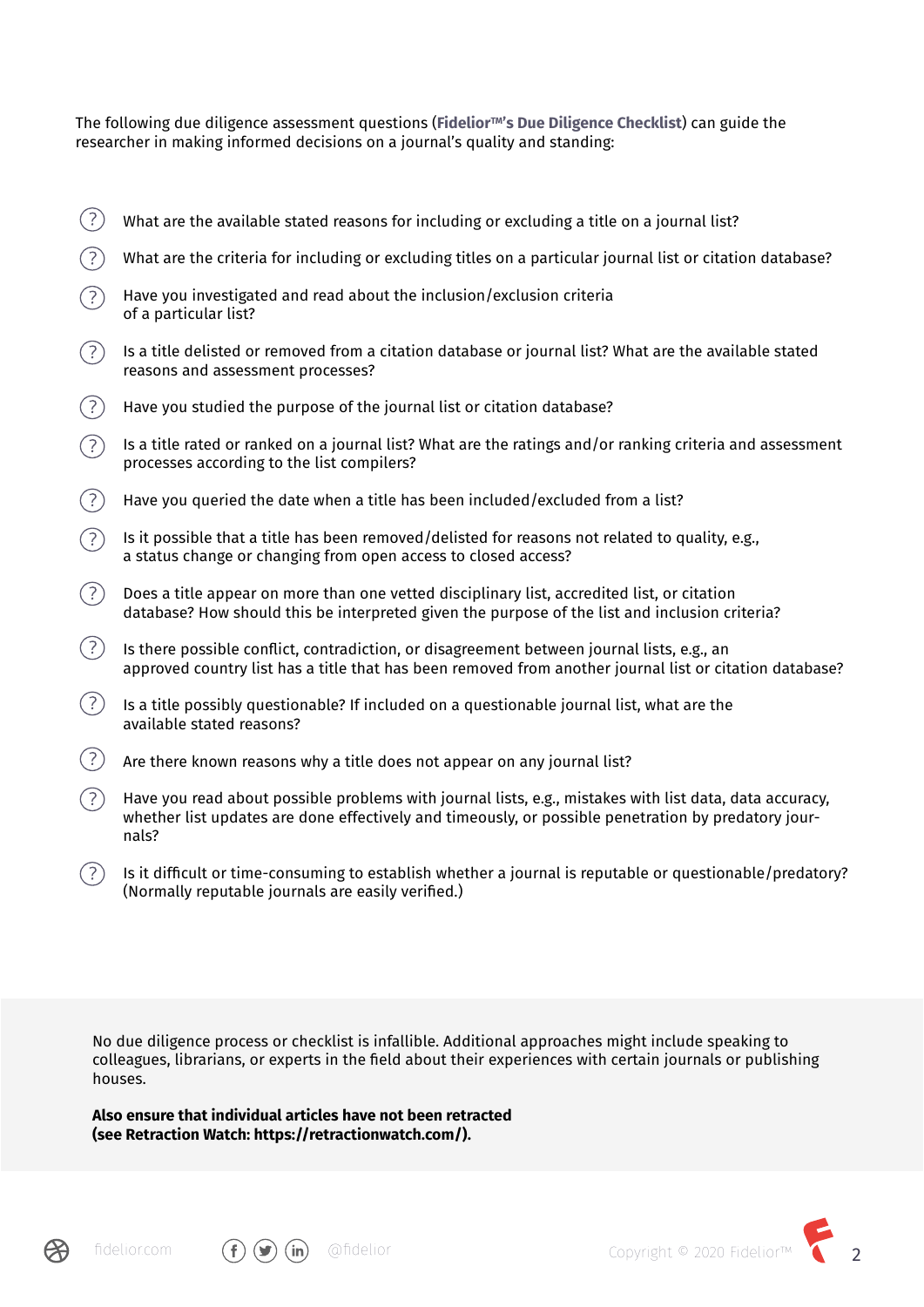#### **HOW TO USE FIDELIOR™'S DUE DILIGENCE CHECKLIST**

Through its propriety Metadatabase, Fidelior™ facilitates user access to available journal sources in the public domain. Should a title be flagged as appearing in any of the sources, it is the user's responsibility to check and assess the quality, journal metrics, and journal ratings of the flagged journal, and then carefully clarify the reasons for the inclusion of a citation in a particular manuscript.

**A Fidelior™ report is merely a tool to assist the user. No software tool or journal list can replace peer review, due diligence, and individual assessment of a journal or paper.**

#### The Fidelior<sup>™</sup> report summary

A Fidelior<sup>™</sup> report starts with information about the scanned manuscript, a visual summary of green/orange flags, and numbers of matches for each journal source represented in the report (see example below).

This summary offers users an overview of the Fidelior<sup>™</sup> report. Appendix A of a Fidelior™ report has detail on all journal sources included in the scanning.

| List            | <b>Number of matches</b> |
|-----------------|--------------------------|
| WoS-SCIE<br>e   | 9 <sup>1</sup>           |
| <b>DOAJ</b>     | $\overline{7}$           |
| ERIM-EJL        | $6\,$                    |
| <b>IBSS</b>     | 5                        |
| <b>MEDLINE</b>  | $\overline{4}$           |
| <b>GEOREF</b>   | $\overline{4}$           |
| WoS-ESCI        | $\mathsf 3$              |
| DOAJ-Rem        | $\overline{3}$           |
| <b>LATINDEX</b> | $\overline{3}$           |
| CORE            | $\overline{3}$           |
| SCOPUS-DISC     | $\mathbf{1}$             |
| STOP-PJ-IND     | $\mathbf{1}$             |

Journal Sources represented in this report:

For Journal Source Information see Appendix A